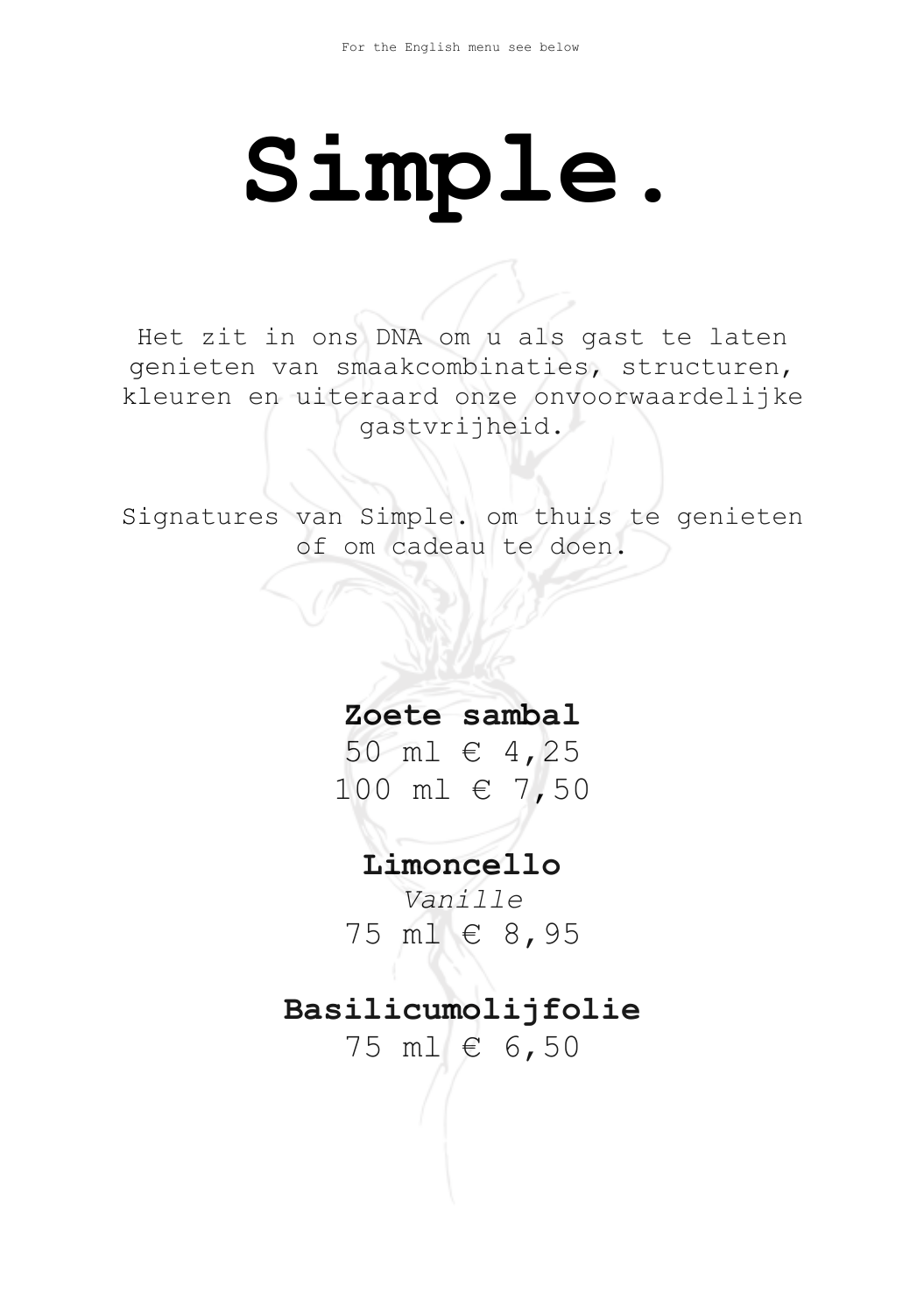# **Simple. Bites**

### **Charcuterie**

€ 9,50 per portie *Lomo – Cecina de Leon – Pata Negra*

## **Creuse Krystale**

€ 6,75 per stuk *Framboos - Sjalot - Tasmaanse peper*

# **Creuse Krystale**

€ 6,75 per stuk *Eendenlever - Basilicum - Passievrucht*

### **Baeri kaviaar**

€ 24,50 per 10 gram *Baeri kaviaar – Blinis – Crème fraîche*

#### **Wilde paddenstoelkroketjes**

€ 6,75 per 2 stuks *Cèpesmayonaise*

**4 gerechten** € 52 **5 gerechten** € 63 \* **6 gerechten** € 74 \*\* **7 gerechten** € 85 \*\*\*

Kaas in plaats van dessert - supplement  $\epsilon$  5 Kaas als extra gang € 16

## **Bijpassend drankarrangement**

Wijn of non-alcohol  $\in$  7,50 per glas Zin in iets speciaals? Onze sommelier heeft bij een aantal gangen een bijzondere wijn uitgekozen. Vraag naar de mogelijkheden.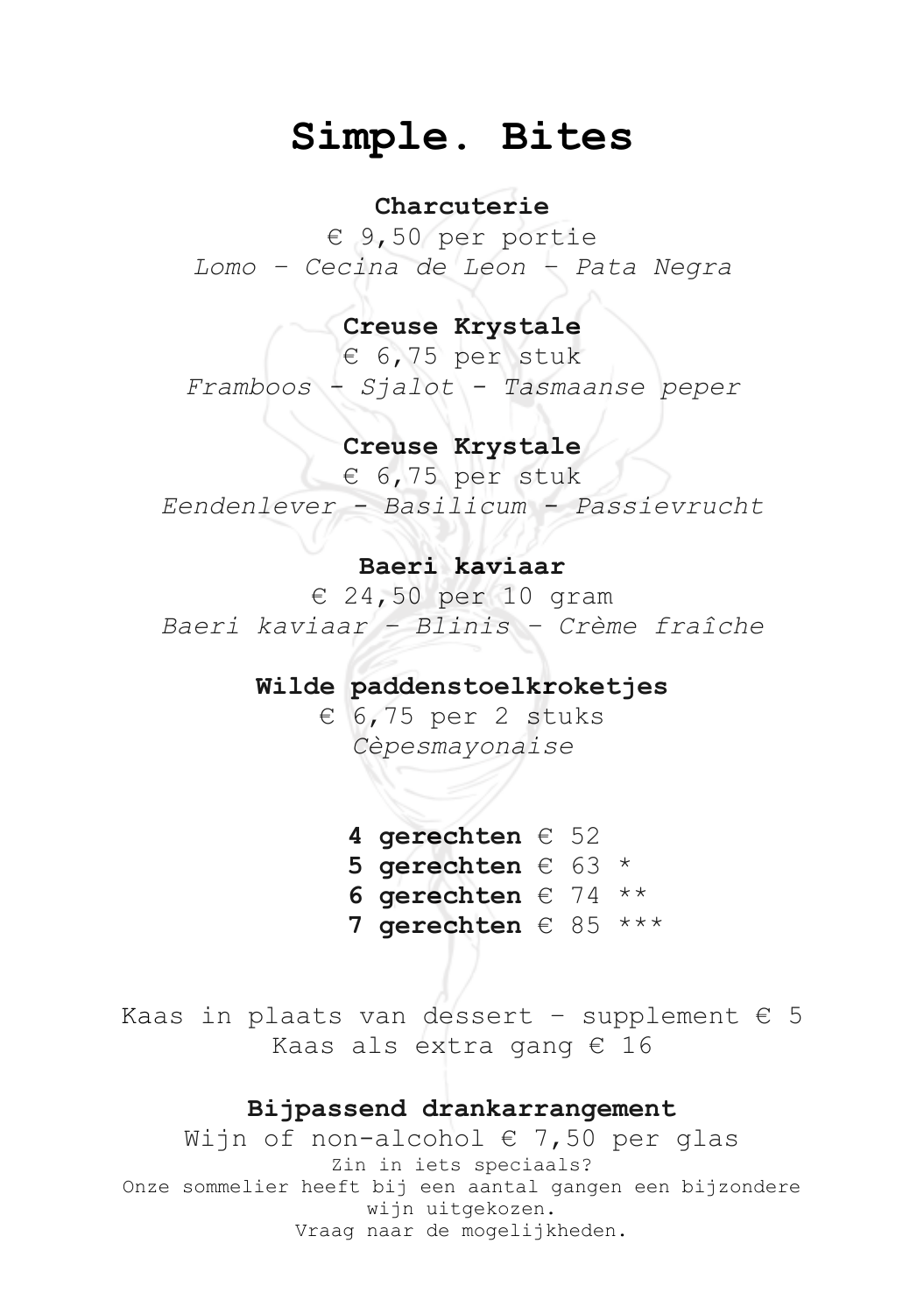# **Simple. Menu**

# **Noordzeekrab**

*Tom kha kai - Couscous - Komkommer*

# **Rauw gemarineerde coquille \***

*Amandel - Witte druif - Dragon*

# **Raviolo eekhoorntjesbrood**

*Aardpeer - Peulvruchten - Komijn*

# **Boeuf bourguignon \*\***

*Zolderspek - Paling - Champignon*

## **Polder lam**

*Pistache – Ras el hanout – Little Gem Of Wagyu A4 short rib 70 gram (+ € 48) Pistache – Bordelaise – Little Gem*

# **Nederlandse vanille \*\*\***

*Cerisa kers - Dragon - Kwark*

# **Ruby chocolade**

*Hollandse aardbei - Yoghurt - Meidoorn*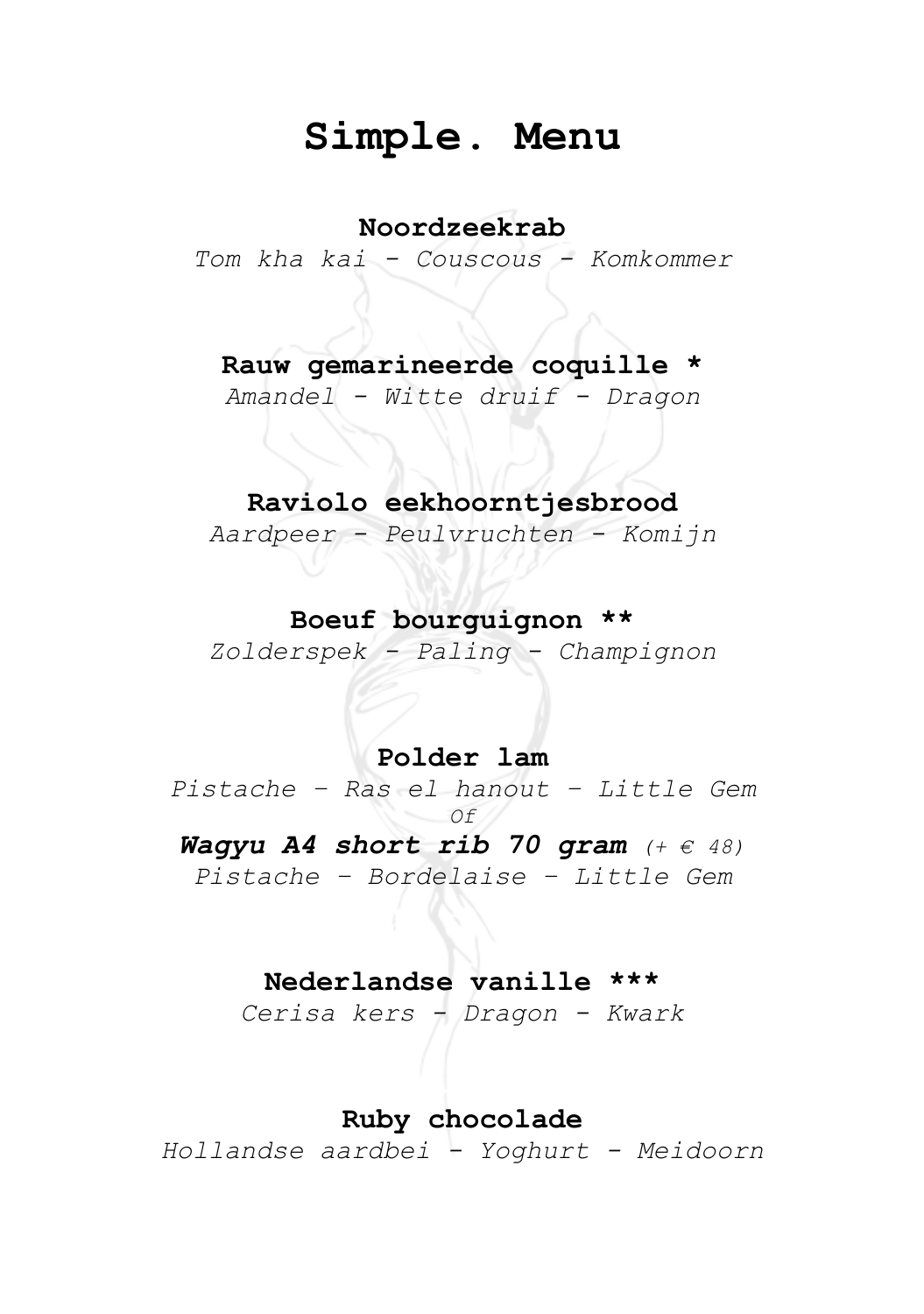# **Simple.**

It is in our DNA to let our guest enjoy combinations or flavor, textures and colors and of course our unconditional hospitality.

Signatures of Simple. to enjoy at home or to give away to a friend.

> **Sweet sambal** 50 ml € 4,25

100 ml € 7,50

**Limoncello**

*Vanilla* 75 ml € 8,95

# **Basil olive oil** 75 ml € 6,50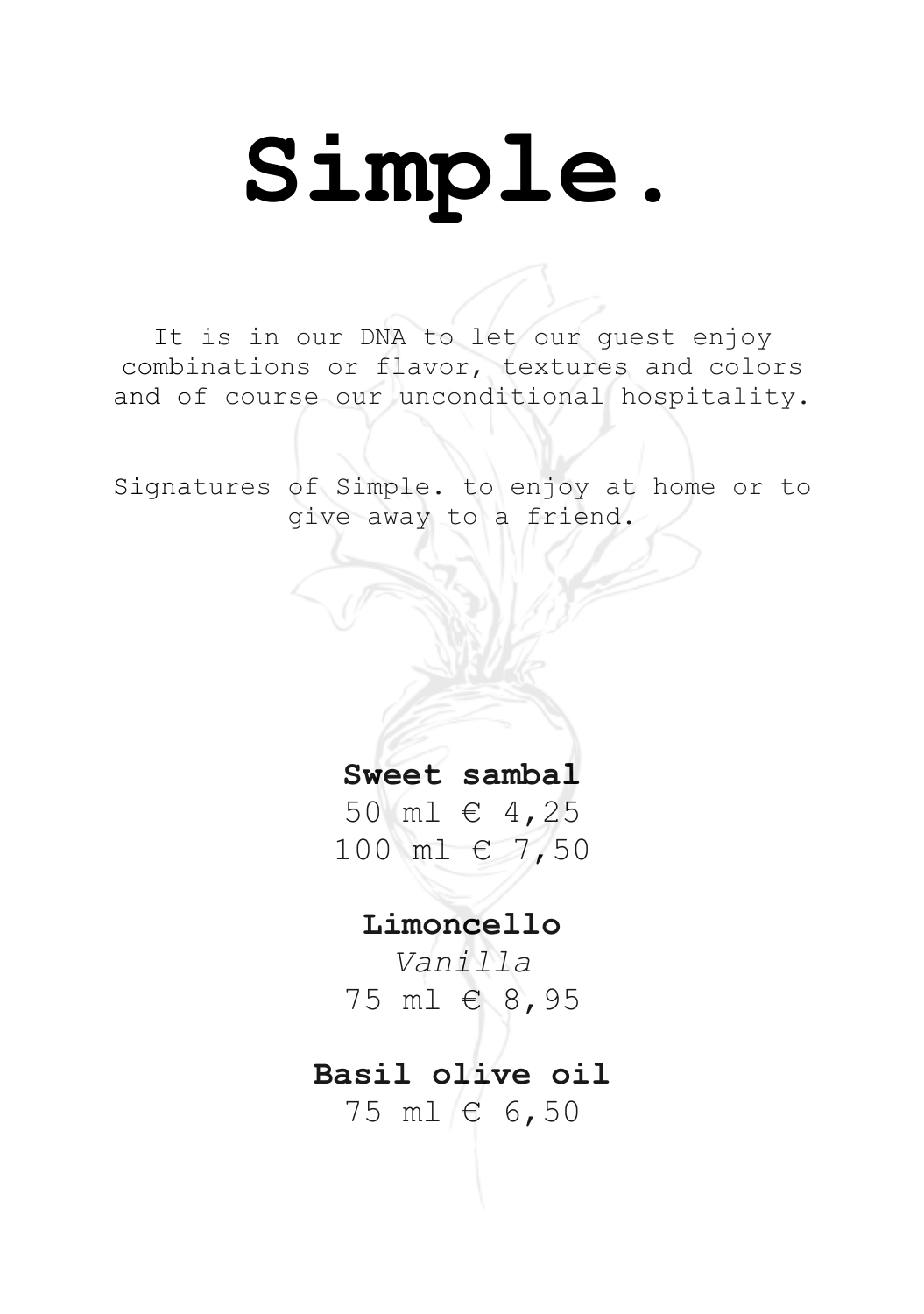# **Simple. Bites**

#### **Charcuterie**

€ 9,50 per portion *Lomo – Cecina de Leon – Pata Negra*

### **Oyster Creuse Krystale**

€ 6,75 per piece *Raspberry - Shallot - Tasmanian pepper*

## **Oyster Creuse Krystale**

€ 6,75 per piece *Duck liver - Basil - Passionfruit*

#### **Baeri caviar**

€ 24,50 per 10 grams Baeri caviar – Blinis – Crème fraîche

#### **Croquette of wild mushrooms**

€ 6,75 per 2 pieces Cèpesmayonaise

> **4 courses** € 52 **5 courses** € 63 \* **6 courses** € 74 \*\* **7 courses** € 85 \*\*\*

Cheese instead of dessert - supplement  $\epsilon$  5 Cheese as extra course € 16

# **Wine of drink pairing**

Wine or non-alcoholic  $\epsilon$  7,50 per glass Would you like something special? Our sommelier has selected exclusive wine to accompany a number of courses. Ask about the possibilities.